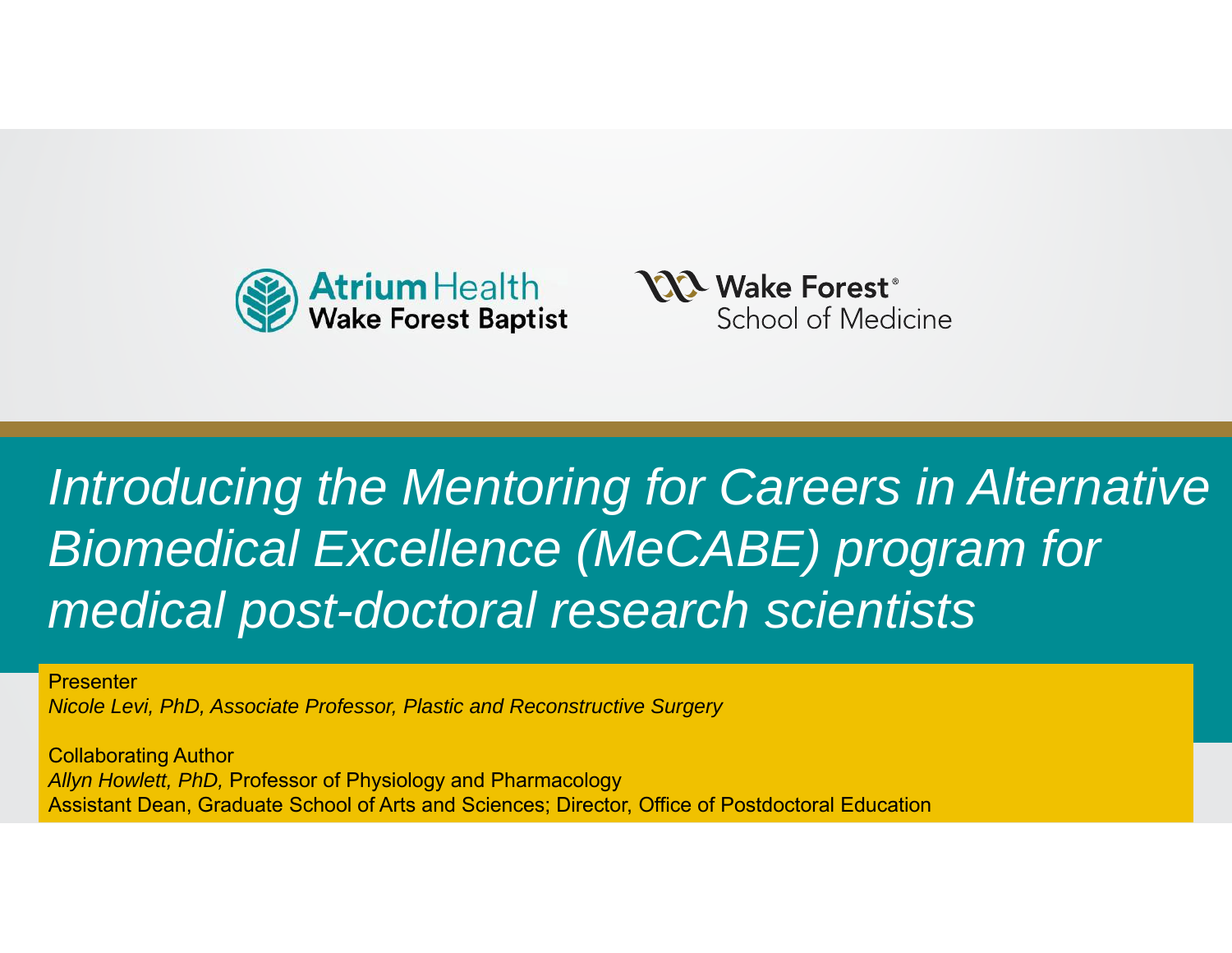## Problem Statement

• Many postdoctoral researchers (PDRs) desire to become independent investigators in academia; however, the successful transition into academic positions is only 20% and more knowledge and professional development is needed for non-academic careers.

#### Post hoc vs Post-Doc



JORGE CHAM @ 2009

The Post-Doc Fallacy To incorrectly assume you'll have a job just because you have a PhD.

> e.g. "Now what??"

> > WWW.PHDCOMICS.COM

**Atrium** Health **Wake Forest Baptist** 

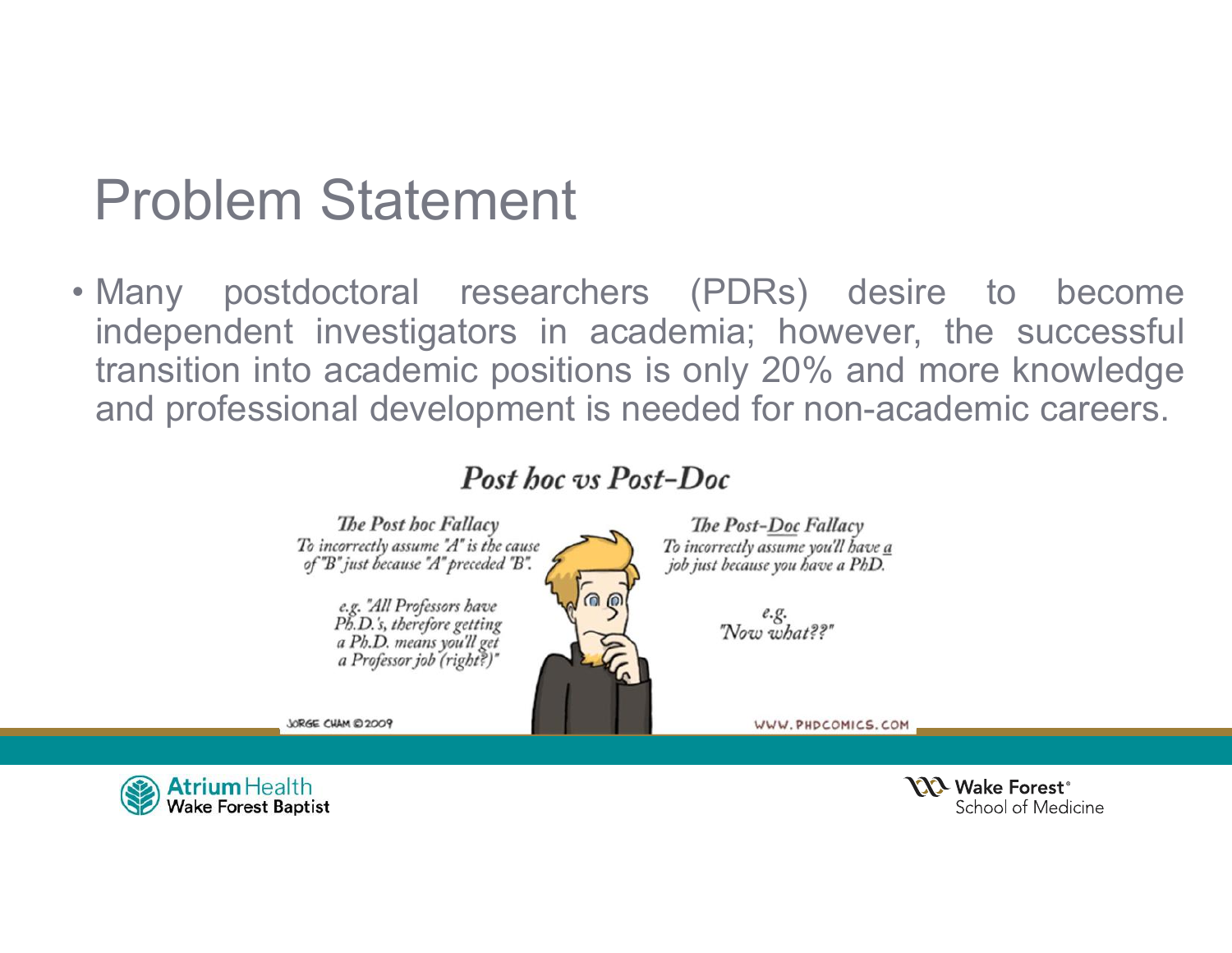# Study Design

- *Small groups (4-6) PDRs are accepted per year to strengthen collegiality and individualized attention*
- *Monthly sessions with mentors (former PDRs) who have launched into successful non-academic careers discus their career path, specific skills, and feedback. Plus site visits.*

| January-   | Self-analysis (Strengthfinders, Wingfinders, myIDP, 16 Personalities), discussing career goals |
|------------|------------------------------------------------------------------------------------------------|
| February-  | Marketing yourself/ Your value proposition/ Elevator Pitches                                   |
| March-     | Crafting a winning cover letter and resume                                                     |
| April-     | Informational Interviews                                                                       |
| May-       | Interviewing (virtual and in-person), including the multiple rounds and case studies           |
| June-      | Building your virtual self                                                                     |
| July-      | <b>Communication skills</b>                                                                    |
| August-    | Teamwork and emotional intelligence                                                            |
| September- | <b>Organizational skills</b>                                                                   |
| lOctober-  | Relationships/networking                                                                       |
| November-  | Becoming an entrepreneur                                                                       |
| December-  | Practice Interviews                                                                            |





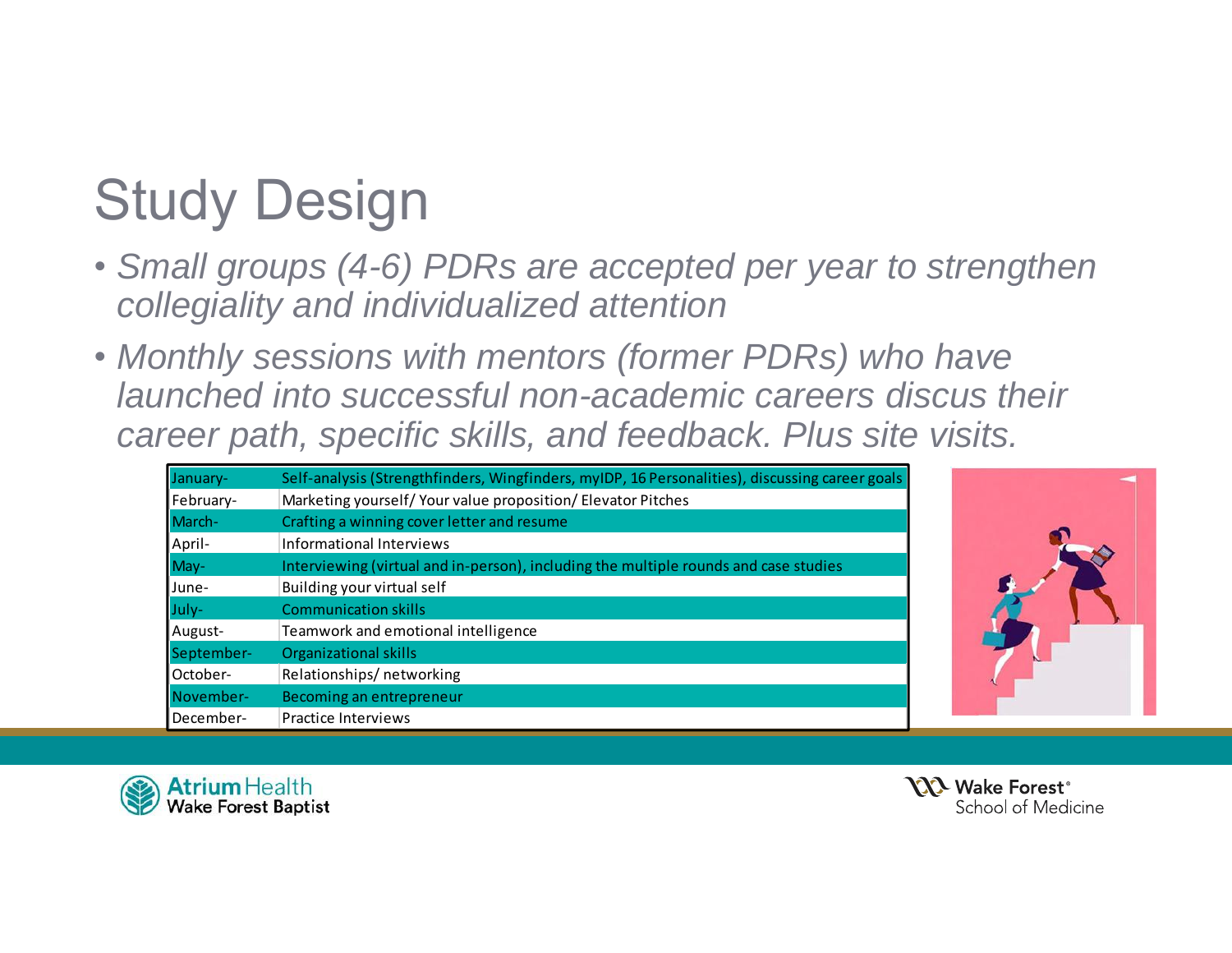## Evaluation Plan & Conclusion

- Goals of the MeCABE program:
	- 1) increase opportunities for PDRs to practice skills for non-academic careers
	- 2) learn more about the breadth of career options
	- 3) increase oral and written communication skills
	- 4) provide mentoring from individuals in non-academic biomedical careers
	- 5) reduce the time needed to secure employment
- The major outcome of the Wake-MeCABE program is successful transition of PDRs into non-academic positions, with at least 80 % success rate during an 18 month period



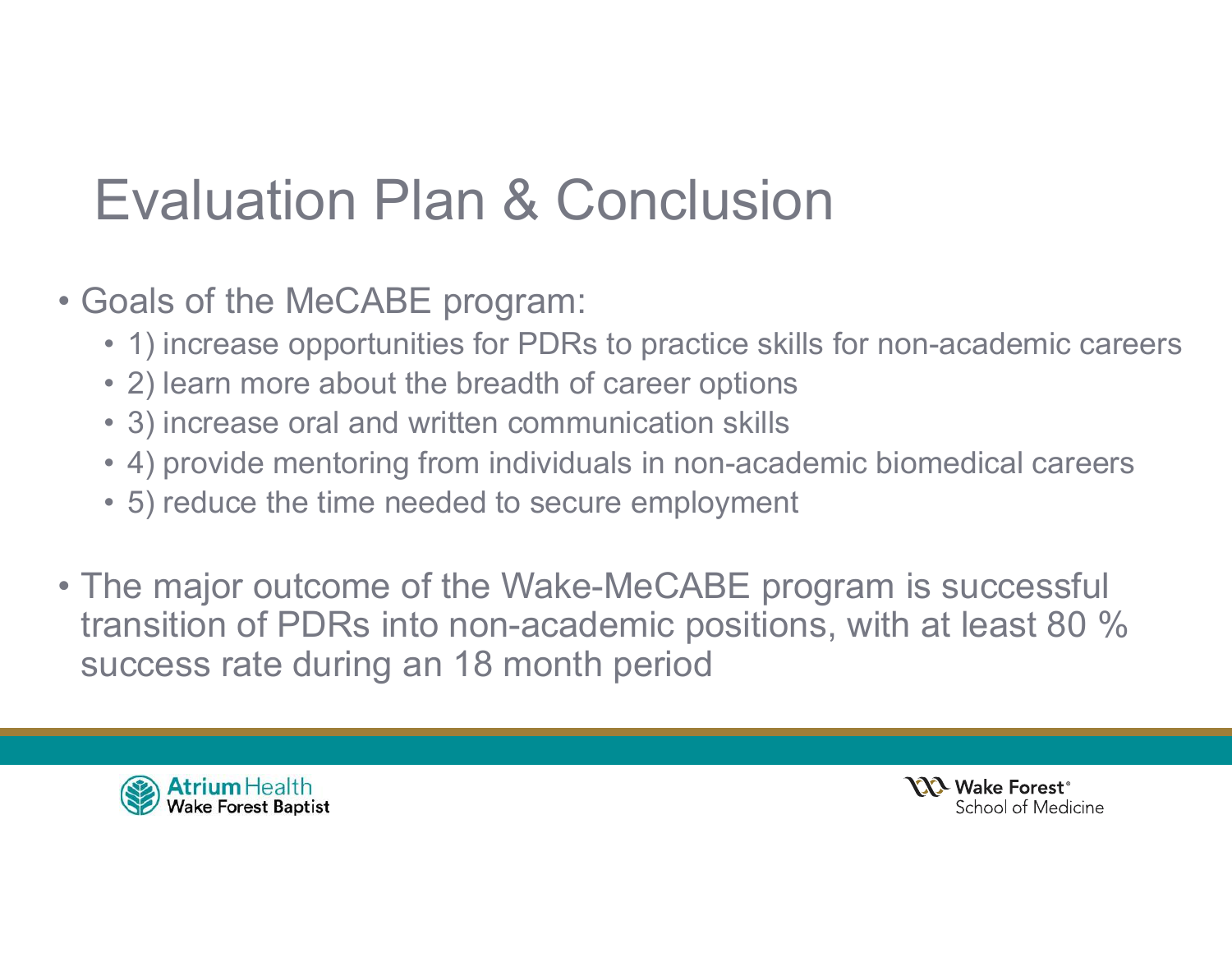## Questions for Discussion

- *What are some of the best ways to follow- up with trainees once they transition to non-academic careers? Collect feedback on how to better prepare the next generation?*
- *There are other post-graduates (MD, DVM, PharmD, etc.) who have interest in non-academic/ non-clinical careers. How can we provide best discover those interested and provide the best opportunities for them?*